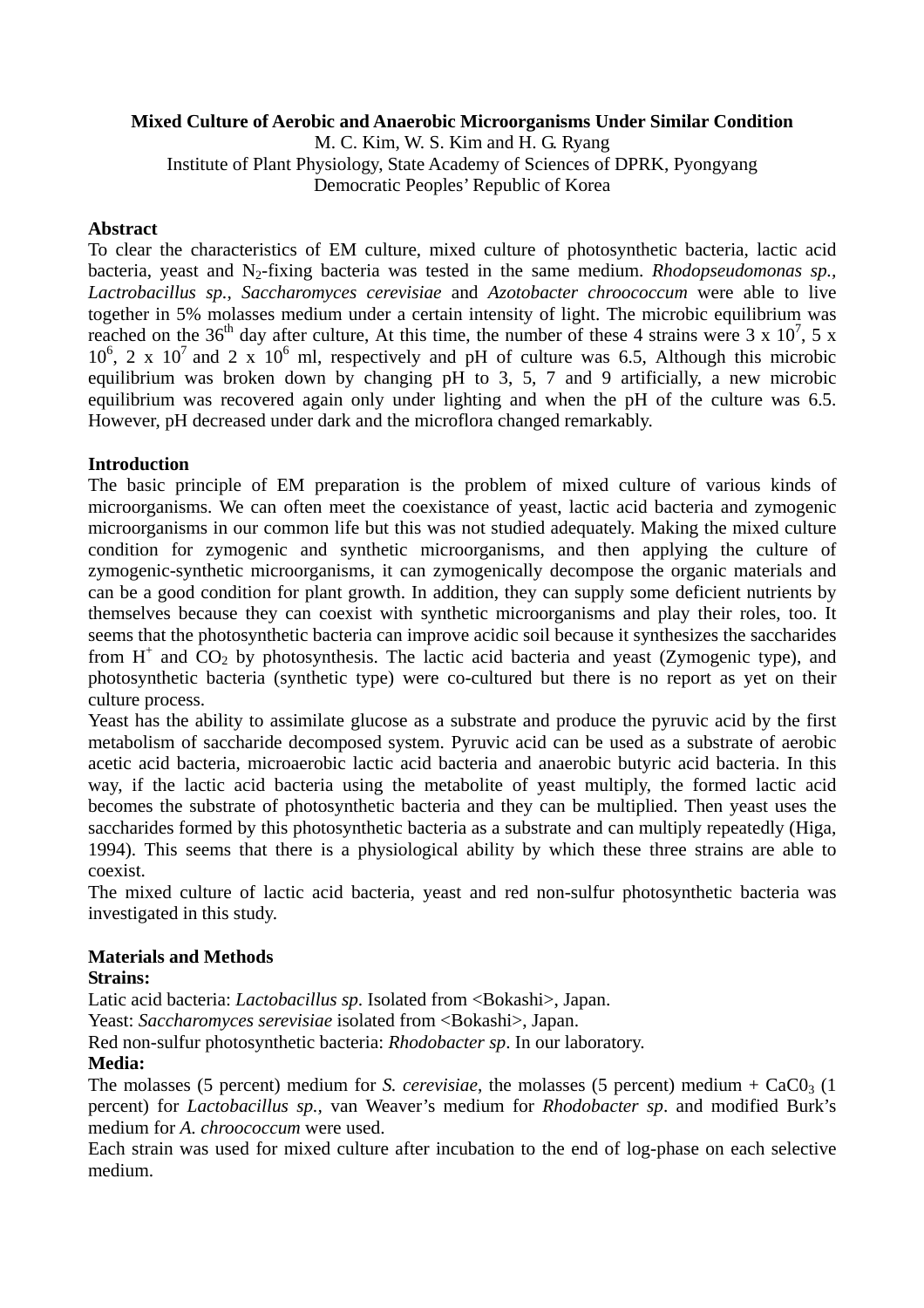**Experiment 1**: CaCO<sub>3</sub> of 1 percent was added into the mixed culture of lactic acid bacteria and yeast in the molasses medium. The change in their numbers was tested according to incubation time. When the red non-sulfur bacteria were inoculated and cultured together, the change in their numbers was tested. The ester values of the culture after incubation were measured and compared for 30 days.

The number of strains was measured by the dilution plating technique and the ester value was considered as saponification value of organic acid produced by hydrolysis of sample.

**Experiment 2**: Using the procedure stated above, in the mixed culture of 3 strains, the change of their numbers and pH of the culture was measured according to incubation time.

**Experiment 3**: The changes of the number of strains and pH according to incubation time were measured in the culture by varying the pH of the mixed culture of lactic acid bacteria, yeast and photosynthetic bacteria, when reached equilibrium of microflora, to 3, 5, 7, 9 respectively.

**Experiment 4**: On the mixed culture of above three strains after having reached equilibrium of microflora, the number of strains, pH, superoxide dismutase (SOD) activity, ester value, electronic conductivity (EC) and the content of the rest saccharides were measured.

**Experiment 5**: Incubating the mixed culture of 4 strains in molasses medium, the change of number of strains and pH according to incubation time were measured.

#### **Results and Discussion**

### **Experiment 1:** Effect of CaC0<sub>3</sub> and photosynthetic bacteria on mixed culture of *Lactobacillus sp.* **and** *S. cerevisiae.*

As shown by Higa, (1994) there are some possibilities that *S. cerevisiae* and *Lactobacillus sp*. can co-exist in the mode of metabolism. But the optimum pH of *S. cerevisiae* range between 3 and 5, and that of *Lactobacillus sp*. between 5.5 and 6.5. Therefore it is important that the control of pH must be solved in the incubation of mixed culture of *S. cerevisiae* and *Lactobacillus sp.*

From this, the effect of addition of CaCO<sub>3</sub> of 1% as pH stabilizer and *Rhodobacter sp.* inoculated, together with, was tested.



**Fig. 1. Change of Number of Strains According to Incubation Time in Mixed Culture of**  *Lactobacillus sp.* **and** *S. cerevisiae.*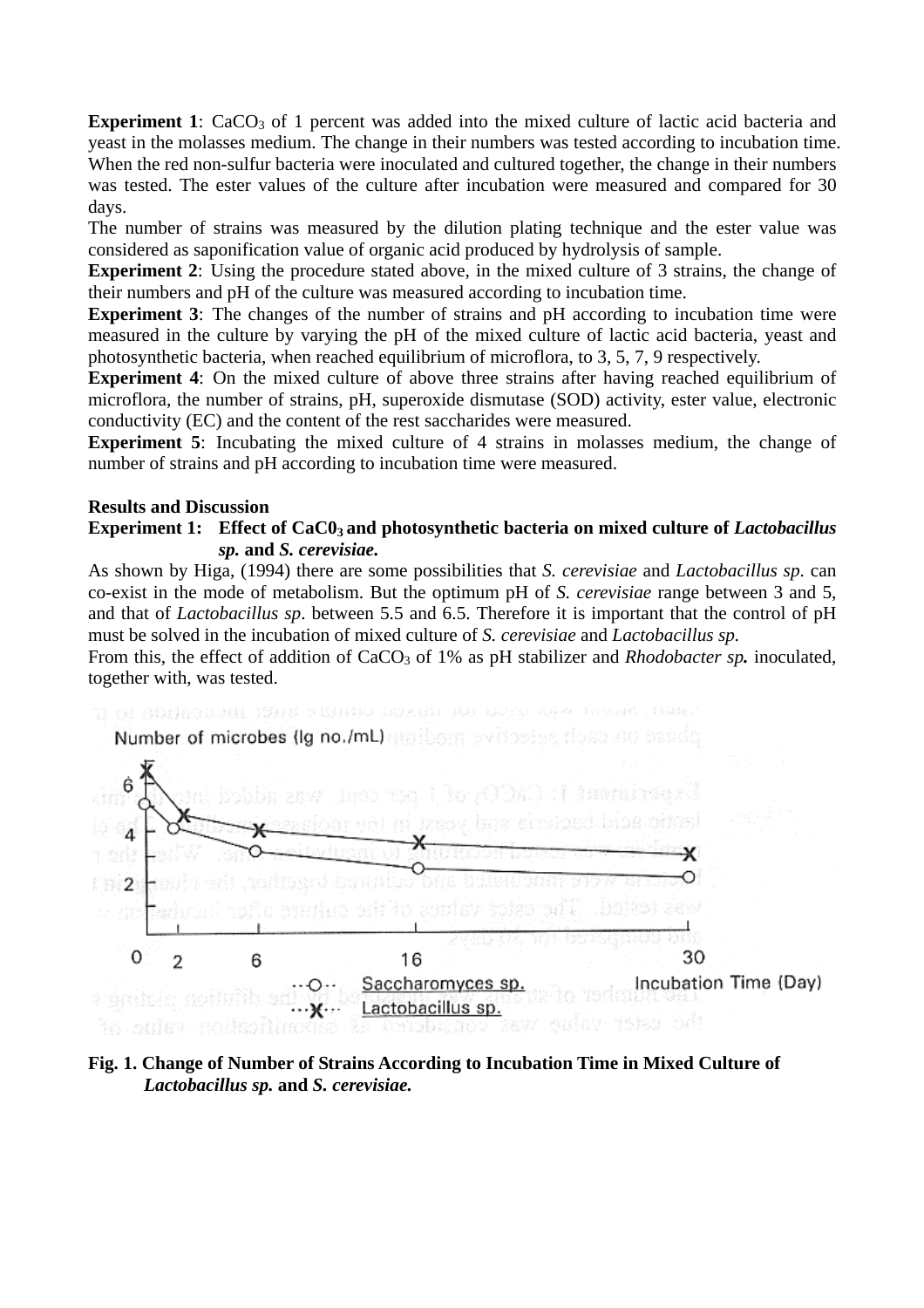



# **Fig. 3. Change of Number of Strains According to Incubation Time in Mixed culture with**  *Rhodobacter sp***. Together.**

As shown in Fig. 1, the numbers of *S. cerevisiae* and *Lactobacillus sp.* decreased by  $10^3$ ,  $10^4$ cells/ml but not after that.

On the other hand, the growth of strains increased initially by the addition of  $CaCO<sub>3</sub>$  of 1 percent, but the number of strains decreased by  $10^4$  cells/ml on the 16th day after incubation (Fig. 2). Together with the inoculation of *Rhodobacter sp.,* the number of *Lactobacillus sp.* and *S. cerevisiae* not only increased but also kept to the levels of  $10^6$ ,  $10^7$  cells/ml respectively on the 30th day after incubation (Fig. 3). The pH and ester value of mixed culture on the 30th day after incubation are shown in Table 1.

| Table 1. per and Ester value of Mixed Cultures. |             |     |                                                                                      |     |                         |     |  |  |  |  |  |
|-------------------------------------------------|-------------|-----|--------------------------------------------------------------------------------------|-----|-------------------------|-----|--|--|--|--|--|
| <b>Plots</b>                                    |             |     | S.cerevisiae+Lactobacillus S.cerevisiae+Lactobacillus sp. S.cerevisiae+Lactobacillus |     |                         |     |  |  |  |  |  |
|                                                 | SD.         |     | $+$ CaCO <sub>3</sub>                                                                |     | $sp. + Rhodobacter sp.$ |     |  |  |  |  |  |
| Index                                           | Ester value | pH  | Ester value                                                                          | pH  | Ester value             | pH  |  |  |  |  |  |
| Value                                           | 5.05        | 4.0 | 7.27                                                                                 | 7.0 | 7.57                    | 6.5 |  |  |  |  |  |

**Table 1. pH and Ester Value of Mixed Cultures.** 

As shown in Table 1 the ester value was higher than the others and pH was maintained around neutrality in mixed culture inoculated together with *Rhodobacter sp.*

It seems that it is because the photosynthetic bacteria can change pH of culture with the assimilation of H<sup>+</sup> produced by metabolic process of lactic acid bacteria and yeast and supply the carbon source of culture by its photosynthetic action.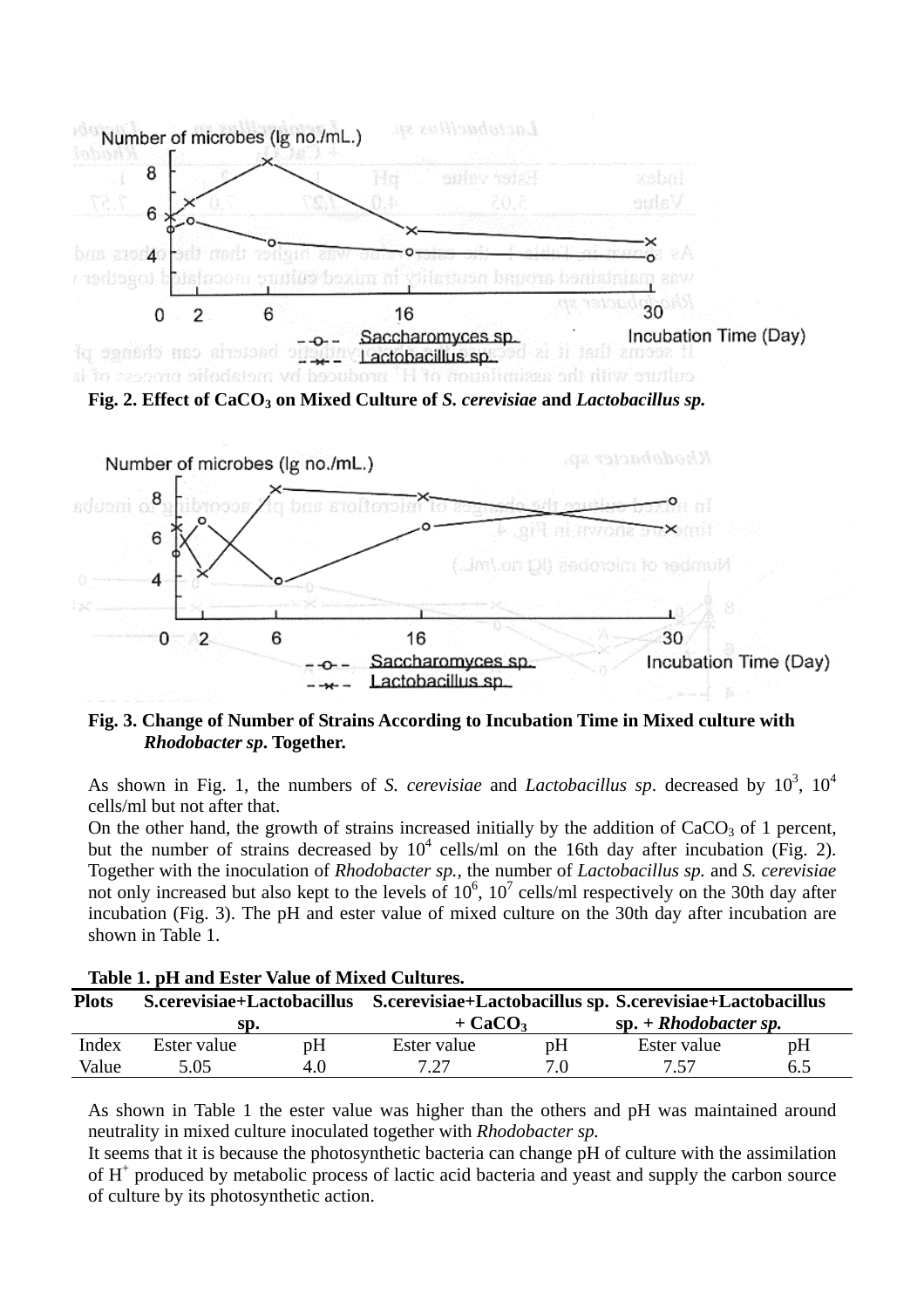### **Experiment 2: Change of microflora and pH according to the incubation time in mixed culture of** *Lactobacillus sp., S. cerevisiae* **and** *Rhodobacter* **sp.**

In mixed culture the changes of microflora and pH according to incubation time are shown in Fig. 4.



## **Fig. 4. Change of number of strains and pH in mixed culture of S.** *cerevisiae, Lactobacillus sp***. and** *Rhodobacter sp.*

As shown in Fig. 4. pH of culture did not decrease below 5 during the incubation time. But it decreased to pH 5 on the 7th day after incubation and maintained it up to 15 days. After that, pH increased with the increase of Rhodobacter sp. It is very interesting that the number of each strain and pH were kept in certain values and the microflora of mixed culture reached the dynamic equilibrium from the  $35<sup>th</sup>$  day after incubation.

### **Experiment 3: Effect of pH on dynamic equilibrium of microflora in mixed culture of** *Lactobacillus sp., S. cerevisiae* **and** *Rhodobacter sp.*

Changing pH of mixed culture reached the dynamic equilibrium to pH 3, 5, 7 and 9 artificially, the number of strains and pH according to the incubation time are shown in Figs. 5, 6, 7 and 8.



## **Fig. 5. Change in Microflora According to Incubation Time when pH of the Dynamic Equilibrium of Mixed Culture was Controlled to pH 3.**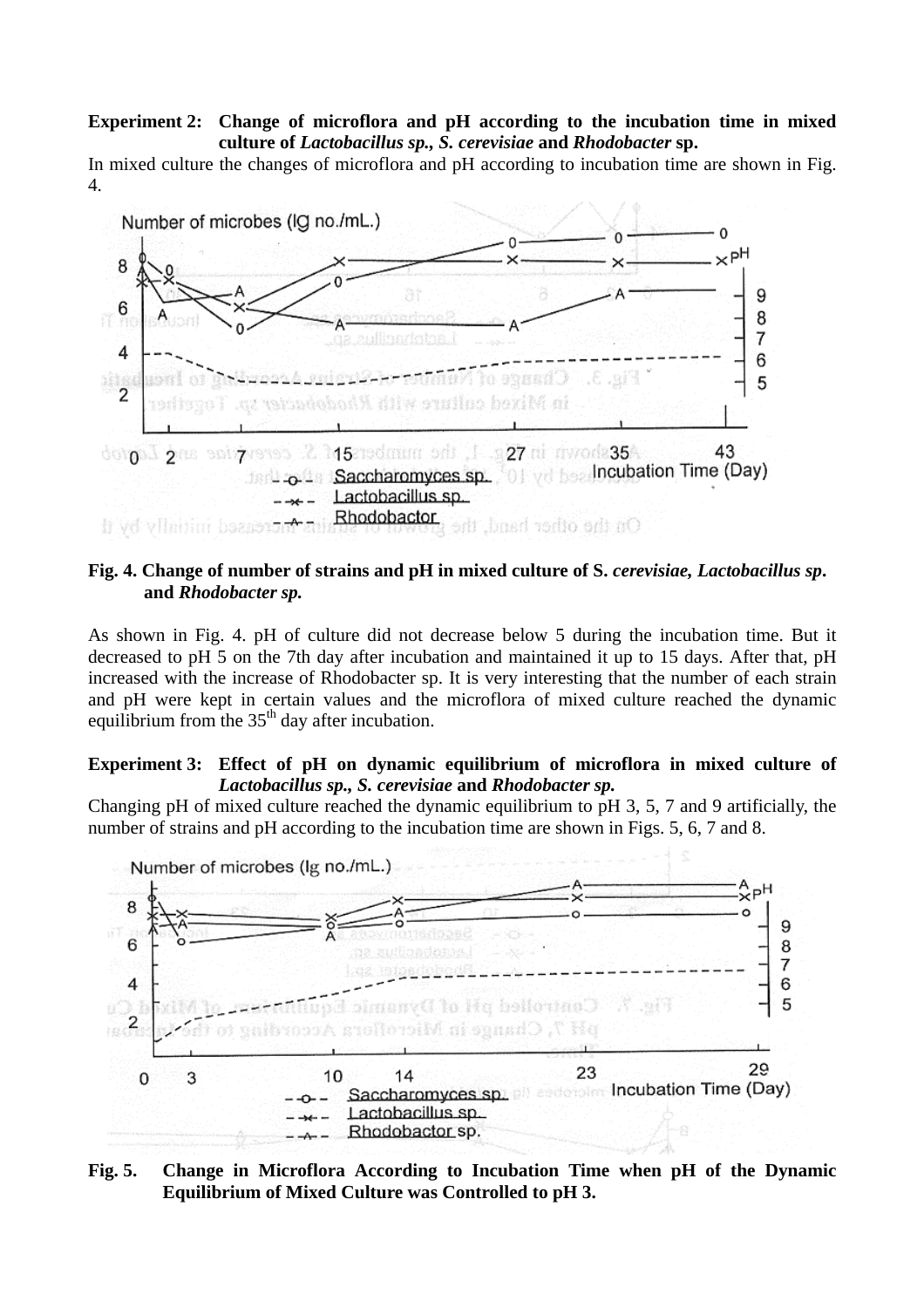

### **Fig. 6. Controlled pH of Dynamic Equilibrium of Mixed Culture to pH 5, Change in Microflora According to the Incubation Time.**



#### **Fig. 7. Controlled pH of Dynamic Equilibrium of Mixed Culture to pH 7, Change in Microflora According to the Incubation Time.**



**Fig. 8. Controlled pH of Dynamic Equilibrium of Mixed Culture to pH 9, Change in Microflora According to the Incubation Time.**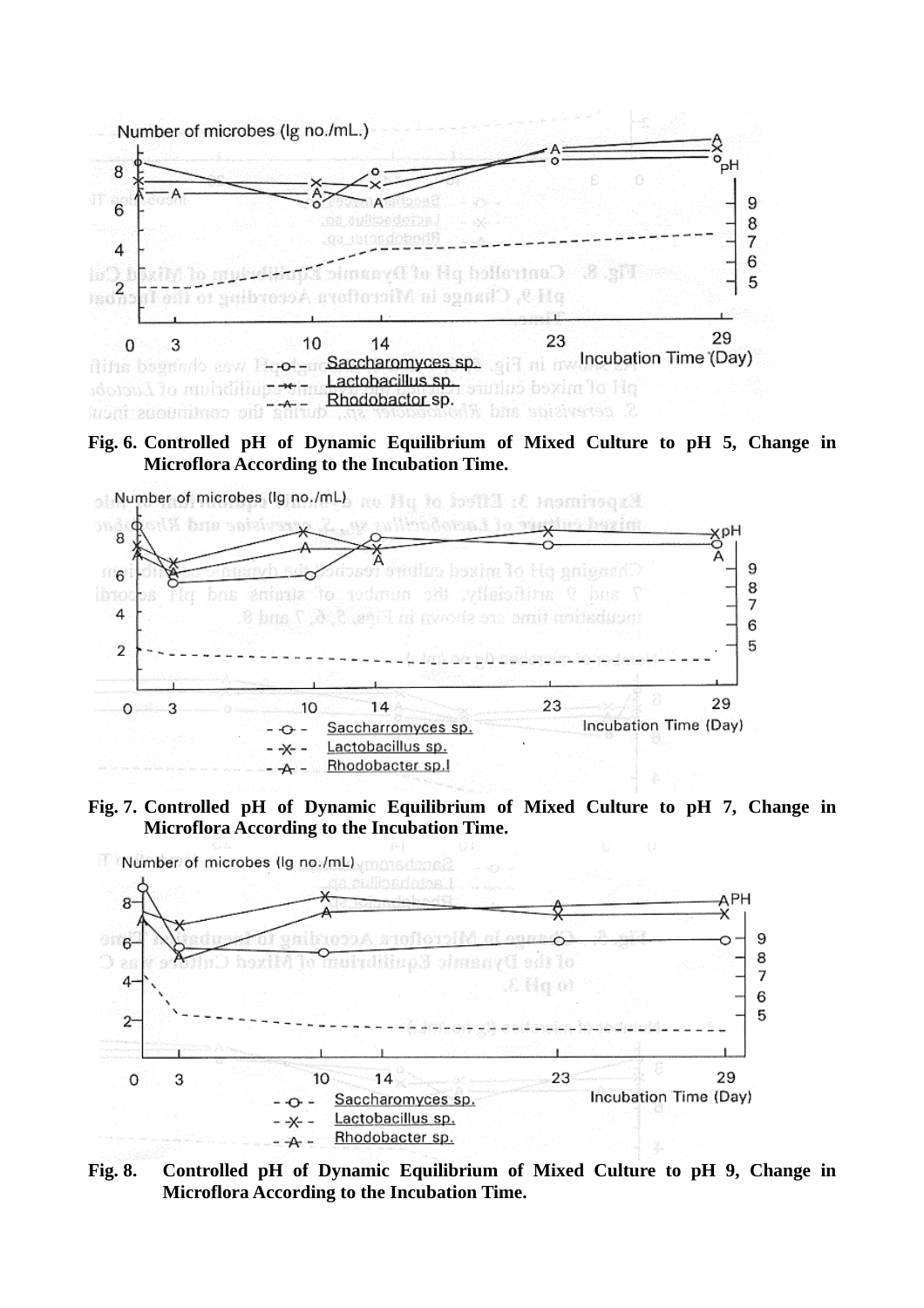As shown in Fig. 5, 6, 7 and 8, although pH was changed artificially, the pH of mixed culture reached the dynamic equilibrium of *Lactobacillus sp., S. cerevisiae* and *Rhodobacter sp.,* during the continuous incubation. It approaches on the 14th day after incubation and maintained the value thereafter.

The numbers of each strain reached specific values from the 23rd day after changing pH, and dynamic equilibrium appeared again. This means that there is a close co-existance relationship among these three strains and their mixed culture is kept in a state of dynamic equilibrium against the external pH changes.

It is interesting that even changing pH of dynamic equilibrium to any value and after having reached the equilibrium through any process, the last dynamic equilibrium are almost same, that is, the numbers of *Rhodobacter sp*. and *Lactobacillus sp.* are almost same, but the number of *S. cerevisiae* is smaller. Moreover there are some differences between the numbers of strains in the equilibrium reached in the dynamic equilibrium before changing pH. That is, it seems that the number of strains in equilibrium is dependent on the detailed incubating process. But the pH of mixed culture in the last dynamic equilibrium is the value, 6.5 independently on the detailed incubating process.

The content of saccharide in the last dynamic equilibrium is 3.0-3.4 percent not almost different from the initial value, 3.0 percent. And leaving the mixed culture in the last dynamic equilibrium in dark, pH is decreased to pH 4.0 and the content of saccharide, 2.4 percent after one week. This seems that the photosynthetic bacteria plays an important role for the supply of carbon source and the pH stability in mixed culture of these strains.

# **Experiment 4: Some characters of mixed culture of** *Lactobacillus sp., S. cerevisiae* **and** *Rhodobacter sp.*

In the mixed culture *of Lactobacillus sp., S. cerevisiae* and *Rhodobacter sp*. when reached dynamic equilibrium, the number of strains, pH, electronic conductivity (EC), ester value, SOD activity and content of residual saccharide were measured (Table 2).

| <b>Index</b><br><b>Sample</b> | Lacto-<br><b>bacillus</b><br>Sp. | <b>Rhodo-</b><br><b>bacter</b><br>Sp. | S. cere<br>visiae | E.C<br>(s/m) | <b>Ester</b><br><b>Value</b> | <b>SOD</b><br><b>Activity</b><br>(unit/ml) | pH  | <b>Content</b><br>of residual<br>saccha-<br>ride $(\% )$ |
|-------------------------------|----------------------------------|---------------------------------------|-------------------|--------------|------------------------------|--------------------------------------------|-----|----------------------------------------------------------|
| Mixed<br>Culture              | $1x10^8$                         | 5x10'                                 | $8x10^8$          | 0.507        | 7.57                         | 0.50                                       | 6.5 | 3.3                                                      |
| $EM-4$                        | $5x10^8$                         | 1x10'                                 | 1x10'             | 0.446        | 2.24                         | 0.17                                       | 3.6 |                                                          |

**Table 2. Some Characters of Mixed Culture** *of Lactobacillus sp., S. cerevisiae* **and** *Rhodobacter sp***. Reached Dynamic Equilibrium.** 

## **Experiment 5: Change of microflora in mixed culture** *of Lactobacillus sp., S. cerevisiae, Rhodobacter sp***. and** *A. chroococcum* **depending on incubation time.**

The mixed culture inoculated *Lactobacillus sp., S. cerevisiae, Rhodobacter sp.* and *A. chroococcum* was cultured by stationary incubation in molasses medium under the condition as mentioned in Experiment 2.

The changes of microflora with incubation time were measured (Fig. 9).